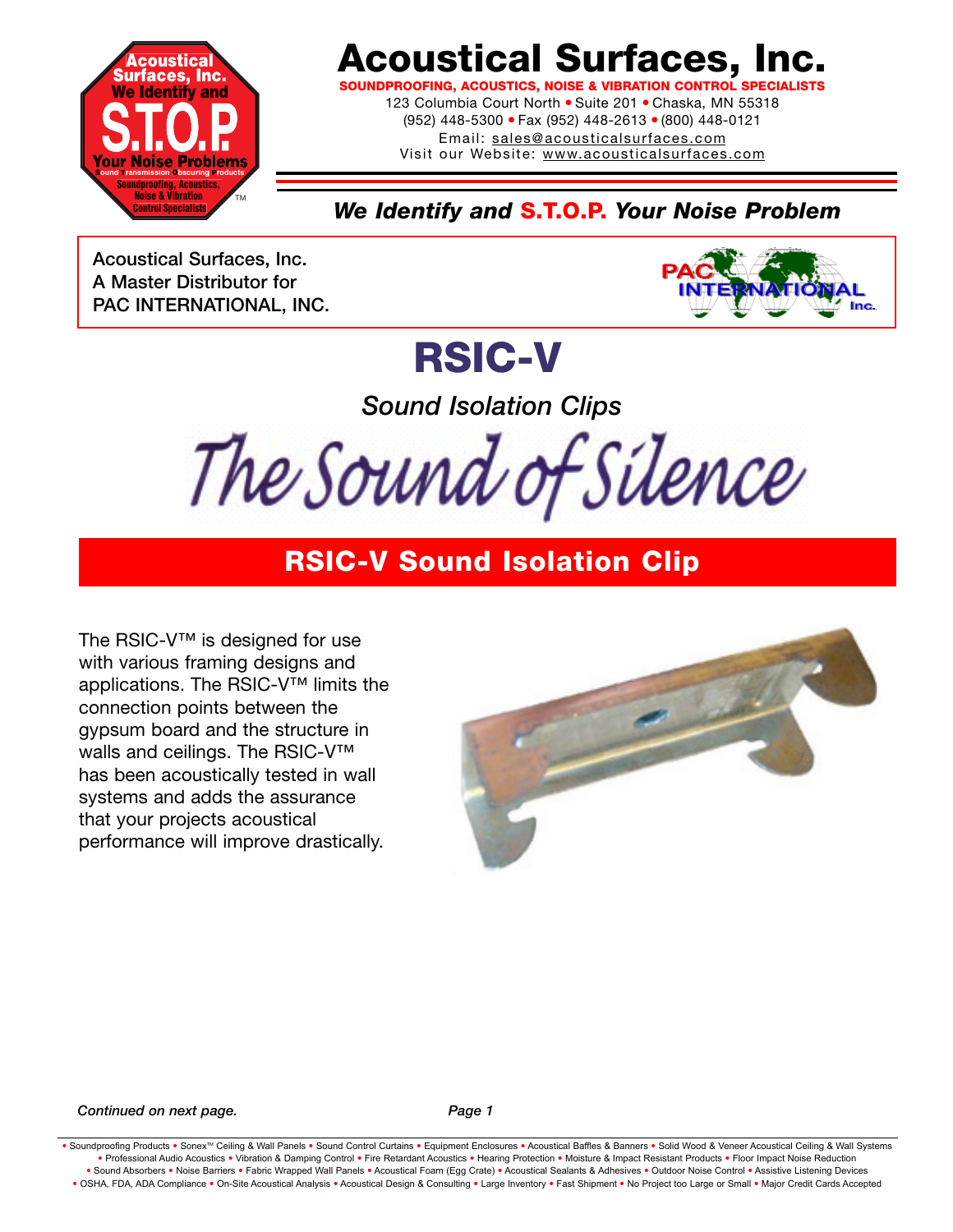

## **Acoustical Surfaces, Inc.**

**SOUNDPROOFING, ACOUSTICS, NOISE & VIBRATION CONTROL S** 123 Columbia Court North ● Suite 201 ● Chaska, MN 55318 (952) 448-5300 ● Fax (952) 448-2613 ● (800) 448-0121

> Email: sales@acousticalsurfaces.com Visit our Website: www.acousticalsurfaces.com

### *We Identify and* **S.T.O.P.** *Your Noise Problem*

### **WALLS: One and Two layer of 5/8" gypsum**

- Resilient Sound Isolation Clips (RSIC-V) shall be 48 inches maximum on center (horizontal).
- Fasten the Resilient Sound Isolation Clip (RSIC-V) to the substrate with a fastener approved for a minimum pull-out and shear of 120 lbs.
- Ensure the internal metal ferrell is tight to the substrate.
- Locate the first row of RSIC-V clips within 3 inches from the floor and within 6 inches from the ceiling.
- Snap in the drywall furring channel (hat track) into the RSIC-V clips (horizontal for walls).
- Place 1/4" (minimum) shim on floor to fully support the gypsum board.
- Install the gypsum board from the bottom up leaving a 1/4" min. gap around perimeter of wall.
- ONLY remove the shims after ALL the gypsum board is completely screwed to ALL the drywall furring channels.
- Make sure every screw (floor to ceiling and wall to wall) is installed as required by the assembly design, in every layer of gypsum board before removing the shims at the floor. The shims are critical to ensure best results.
- Caulk around the perimeter of the wall. Use fire and smoke rated acoustical sealant where required.



#### *Continued on next page. Page 2*

<sup>.</sup> Soundproofing Products . Sonex™ Ceiling & Wall Panels . Sound Control Curtains . Equipment Enclosures . Acoustical Baffles & Banners . Solid Wood & Veneer Acoustical Ceiling & Wall Systems **•** Professional Audio Acoustics **•** Vibration & Damping Control **•** Fire Retardant Acoustics **•** Hearing Protection **•** Moisture & Impact Resistant Products **•** Floor Impact Noise Reduction . Sound Absorbers . Noise Barriers . Fabric Wrapped Wall Panels . Acoustical Foam (Egg Crate) . Acoustical Sealants & Adhesives . Outdoor Noise Control . Assistive Listening Devices . OSHA, FDA, ADA Compliance . On-Site Acoustical Analysis . Acoustical Design & Consulting . Large Inventory . Fast Shipment . No Project too Large or Small . Major Credit Cards Accepted